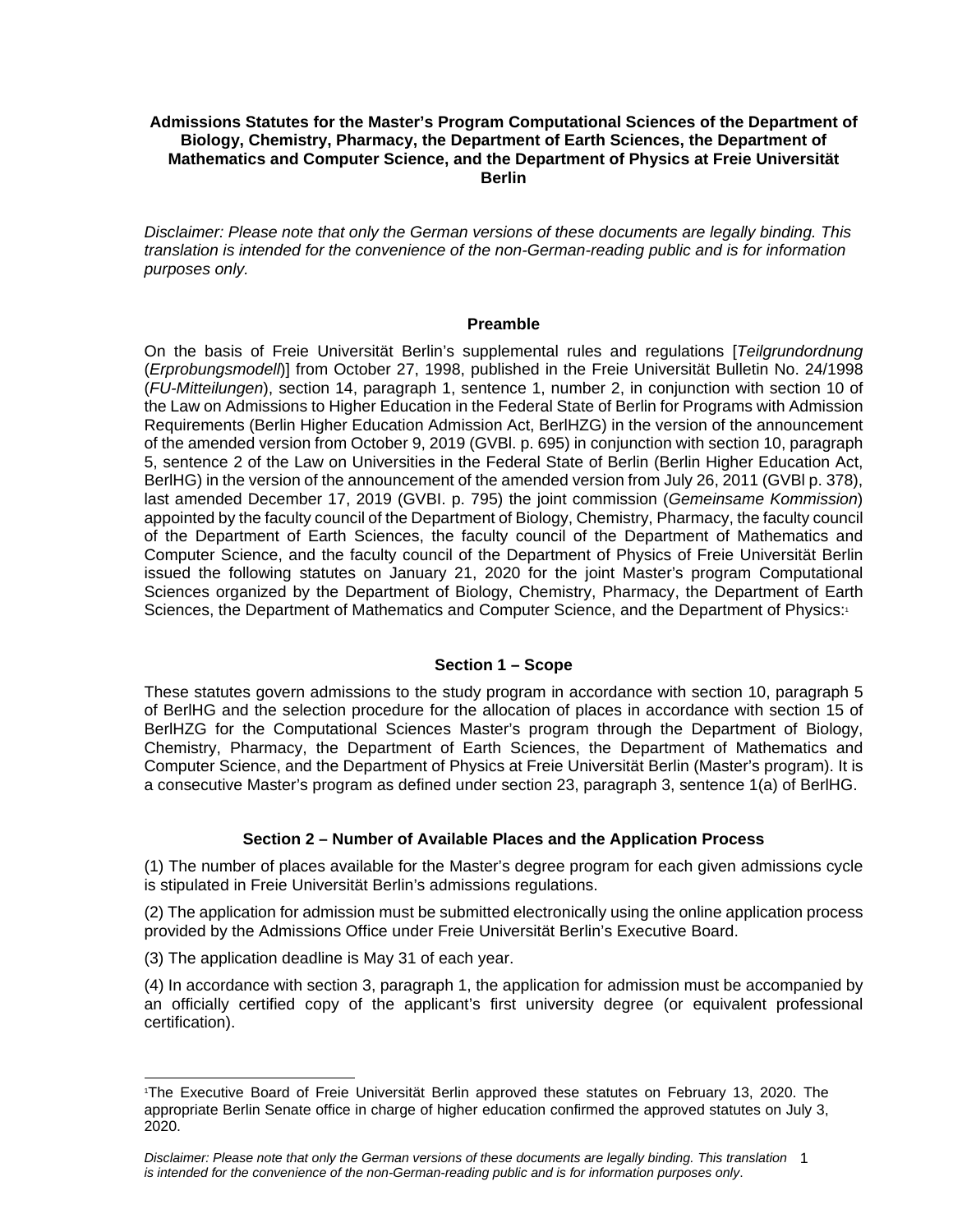(5) Applicants can still submit their application to the Master's degree program even if they do not have the university degree referred to below in section 3, paragraph 1 because certain assessment results are not yet available, as long as there is reason to believe, based on the applicant's record, that the university degree referred to in section 3, paragraph 1 will be obtained before the Master's degree program begins and that the requirements stipulated in section 3, paragraph 2 are also fulfilled in due time. This expectation is fulfilled in particular if at least two-thirds of the total coursework has been evaluated, the application for the final thesis project has been submitted, and the work schedule for the thesis has been set so that it can be completed in due time before the start of the Master's program. The applicant's grade point average will be considered as part of the application and factors into the selection process. The grade point average is based on the applicant's previous coursework as reflected in their current transcript, which they should submit with the application. In this case, the result of the university degree is irrelevant.

(6) Freie Universität Berlin has no obligation to investigate the facts of a case on its own initiative (*ex officio*).

## **Section 3 – Admission Requirements**

(1) The admissions requirement for the Master's program is a first university degree in one of the following programs or an equivalent degree from an institution of higher education within or outside of Germany:

- 1. Bachelor's degree program in chemistry within the Department of Biology, Chemistry, Pharmacy at Freie Universität Berlin, including at least 10 credit points (CP) in mathematics and at least 8 CP in physics;
- 2. Bachelor's degree program in physics within the Department of Physics at Freie Universität Berlin;
- 3. Bachelor's degree program in geological sciences within the Department of Earth Sciences at Freie Universität Berlin;
- 4. Bachelor's degree program in meteorology within the Department of Earth Sciences at Freie Universität Berlin, including at least 10 CP in mathematics;
- 5. Bachelor's degree program in geographical sciences within the Department of Earth Sciences at Freie Universität Berlin, including at least 10 CP in mathematics;
- 6. Bachelor's degree program in mathematics within the Department of Mathematics and Computer Science at Freie Universität Berlin, including at least 20 CP in computer science, chemistry, and/or physics;
- 7. Bachelor's degree program in computer science within the Department of Mathematics and Computer Science at Freie Universität Berlin, including at least 20 CP in mathematics, chemistry, and/or physics;
- 8. Bachelor's degree program in engineering, including at least 20 CP in mathematics, chemistry, and/or physics.

(2) Applicants who did not complete a university degree at an institution where coursework was conducted in English must demonstrate English language skills at a level equivalent to B1 of the Common European Framework of Reference for Languages (CEFR).

(3) Applicants do not need to provide proof of their German language skills.

(4) The joint commission will decide whether to accept supporting documents related to paragraphs 1 and 2 as equivalent. The question of whether degrees are considered equivalent in accordance with paragraph 1 may also be assessed independently of an on-going application process upon request.

### **Section 4 – Quotas, Selection Criteria, Organizational Aspects**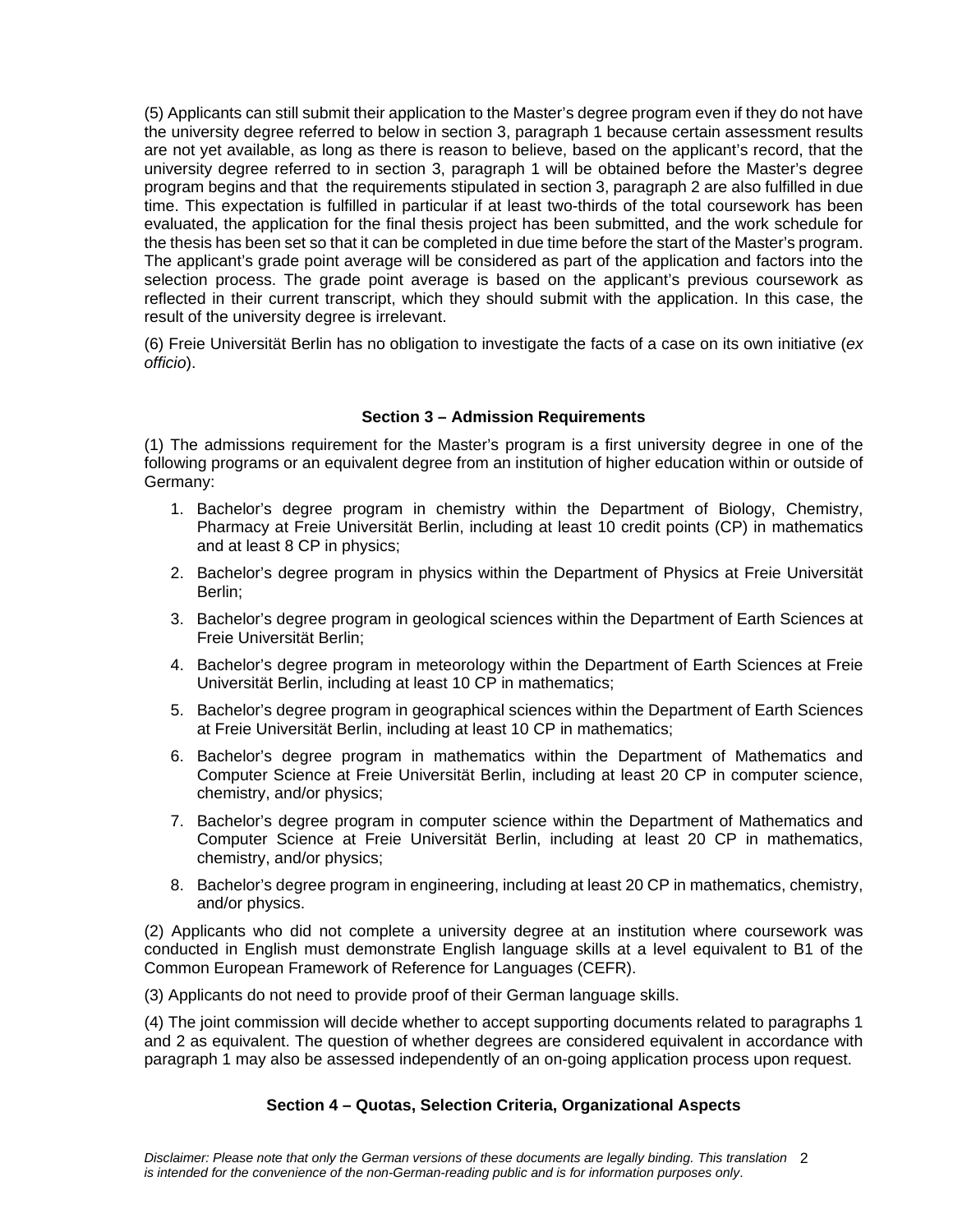(1) 80 percent of the study placements that are still available after the preliminary quotas have been filled will be distributed according to the selection process as outlined in this document (higher education quota). 20 percent of the study placements will be distributed according to section 15, paragraph 1, sentence 1, no. 2 of BerlHZG. 5 percent of the study placements are reserved for the quota stipulated in section 15, paragraph 1, sentence 3 of BerlHZG.

(2) Candidates are selected for the Master's program in line with the following criteria:

1. The level of qualification as demonstrated by the applicant's academic performance in their degree program (section 15, paragraph 2, sentence 1, no. 1 of BerlHZG), and

2. Considerations of the applicant's academic background in their choice of previous degree programs and academic interests that provide an indication of their specific motivation and aptitude for the subject (section 15, paragraph 2, sentence 1, no. 4 of BerlHZG).

(3) As part of the selection process, points are awarded for the different criteria described in paragraph 2, no. 1 and 2. The maximum number of points that can be awarded is 65.

(4) Applicants can receive up to 50 points (see appendix 1) for the selection criterion set out under paragraph 2, no. 1 based on their final grade point average from their previous degree program.

(5) In the case of the selection criterion set out under paragraph 2, no. 2, a total of 15 selection points are awarded if one of the two following requirements is met:

1. The applicant has a university degree in chemistry, physics, geological sciences, meteorology, geographical sciences, or engineering, and is in possession of supporting documentation indicating they completed their studies and assessments with at least 10 CP in mathematics or computer science beyond the required admission requirements according to section 3, paragraph 1;

or

2. The applicant has a university degree in mathematics or computer science, and is in possession of supporting documentation indicating they completed their studies and assessments with at least 10 CP in a scientific area relevant to the Master's program – particularly chemistry, physics, geological sciences, or meteorology – beyond the required admission requirements according to section 3, paragraph 1.

(6) At least two admissions officers will be appointed to supervise the selection process. They are appointed by the chairperson of the joint commission to carry out the selection interviews on behalf of the Executive Board of Freie Universität Berlin. The appointed admissions officers must be authorized examiners for the Master's program and full-time employees of Freie Universität Berlin. The positions may not be filled by substitutes or replacements.

# **Section 5 –Admission Decisions**

(1) The decision on which applicants are to be selected is made by the Executive Board of Freie Universität Berlin – Admissions Office – on the basis of how candidates have been ranked.

(2) Selected candidates will receive a letter of admission that includes a deadline for the applicant to accept the admission offer (in writing) and to enroll. If a candidate fails to honor this deadline, their place will be given to someone else.

(3) Candidates selected based on their transcripts are granted tentative admission and can enroll in the first semester of the program, but the duration of their enrollment is limited. Generally, at the end of the first semester of study, the university degree required for admission as described in section 3, paragraph 1 must be submitted, including documentation that any other requirements associated with the degree have also been met. If the necessary documents are not submitted on time, the student's admission will be retracted.

(4) Applicants who are not admitted will receive a rejection letter that states the reasons for the decision.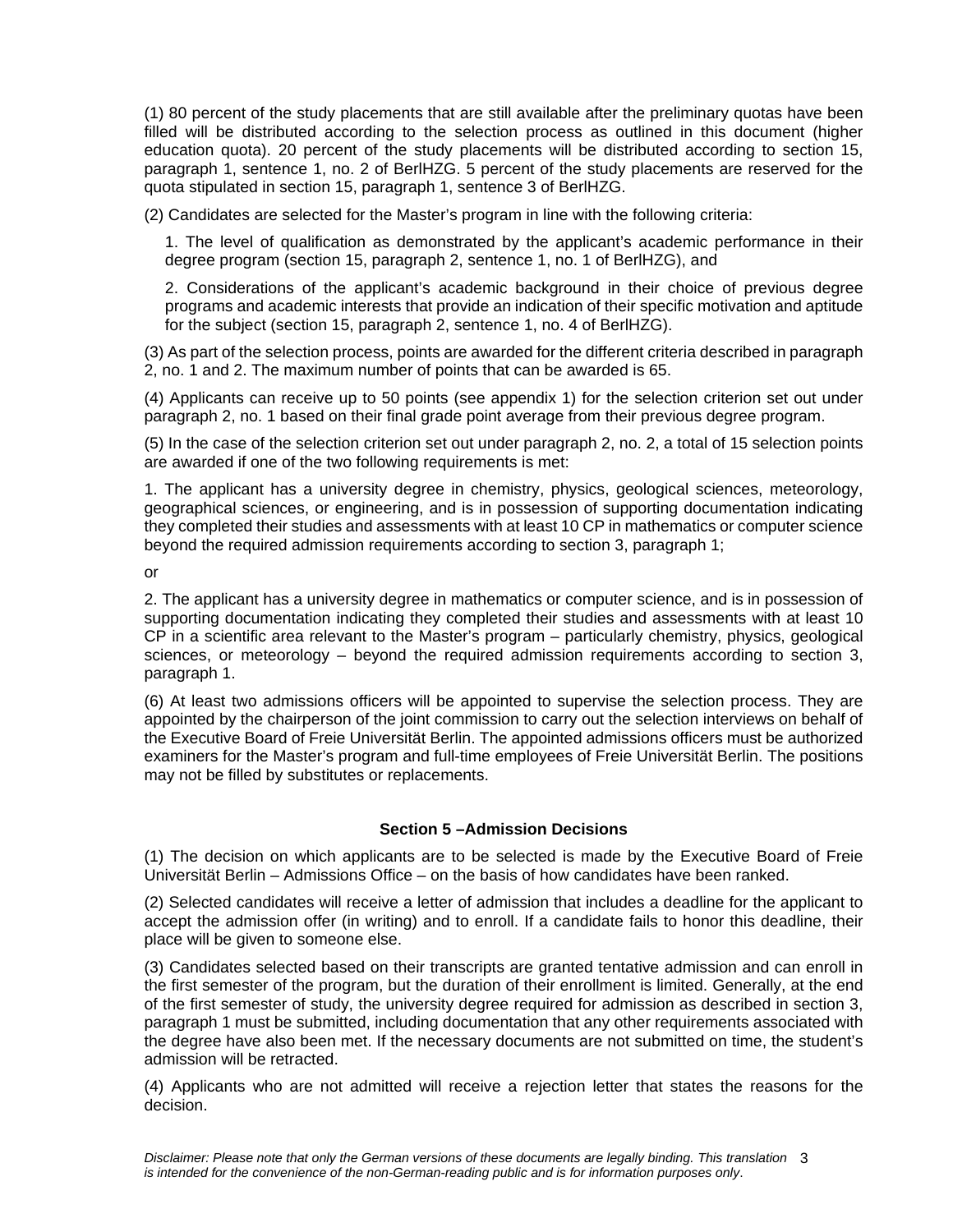The documents submitted for the selection procedure are to be kept until the decision is final; in the case of legal proceedings, they are to be kept until a legally binding decision has been made.

### **Section 6 – Entry into Force**

(1) These statutes enter into force on the day following their publication in *FU-Mitteilungen* (the official bulletin of Freie Universität Berlin).

(2) The admissions statutes from January 21, 2016 (FU-Mitteilungen No. 13/2016, p. 198), amended on April 14, 2016 (FU-Mitteilungen No. 15/2016, p. 242) therefore lapse as of the amended statutes coming into force.